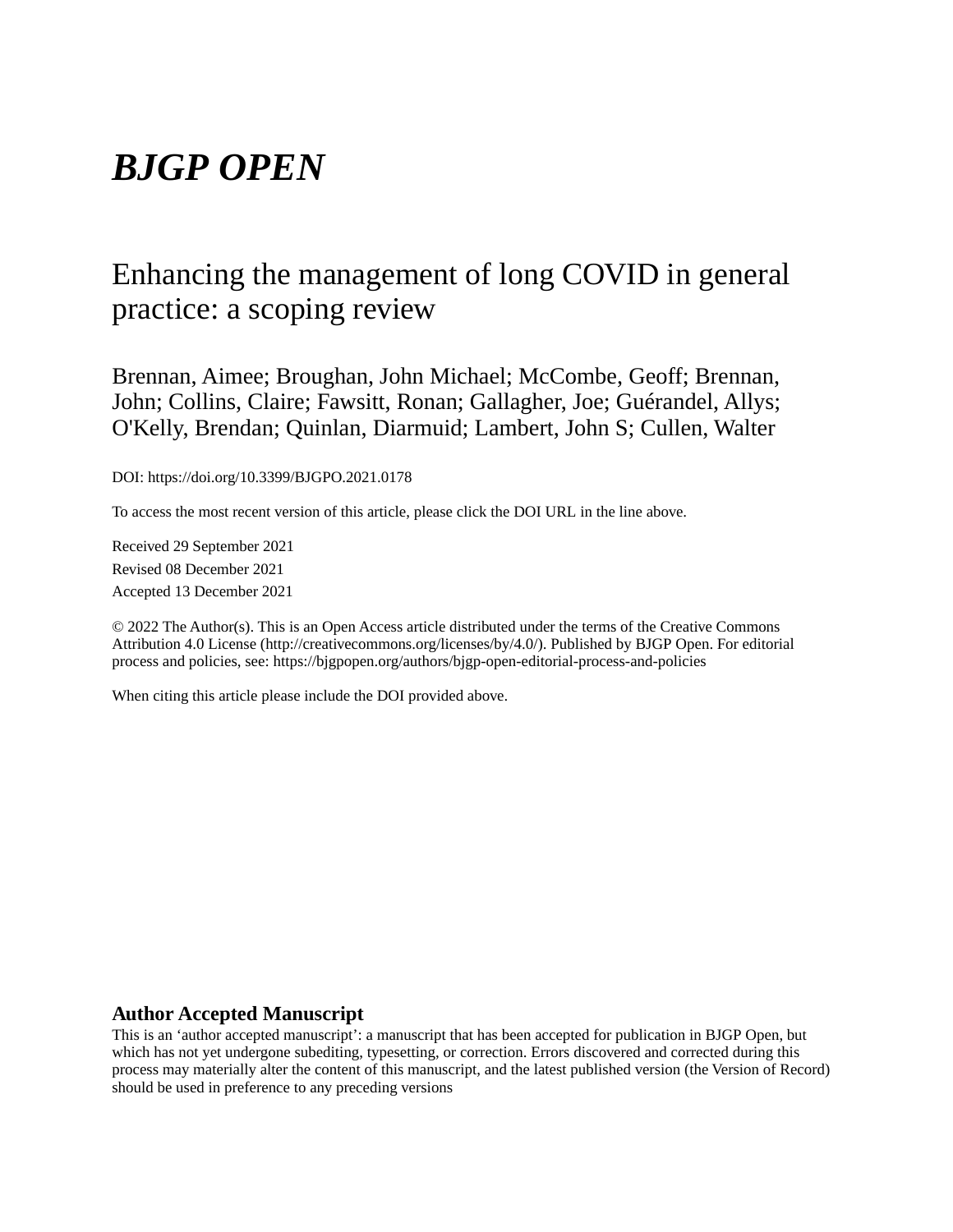#### Box 1. Search strategy

((Post-acute COVID-19 syndrome OR long covid OR chronic covid syndrome OR long haul COVID OR long-haul COVID OR long hauler COVID OR post-acute sequelae of SARS-CoV-2 infection OR COVID-19 OR COVID19 OR COVID OR coronavirus disease 2019 OR COVID-19 Virus Disease OR SARS-CoV-2 Infection OR 2019 Novel Coronavirus Infection OR COVID\*) AND (General pract\* OR Family pract\*))

Accepted Manuscript . Buch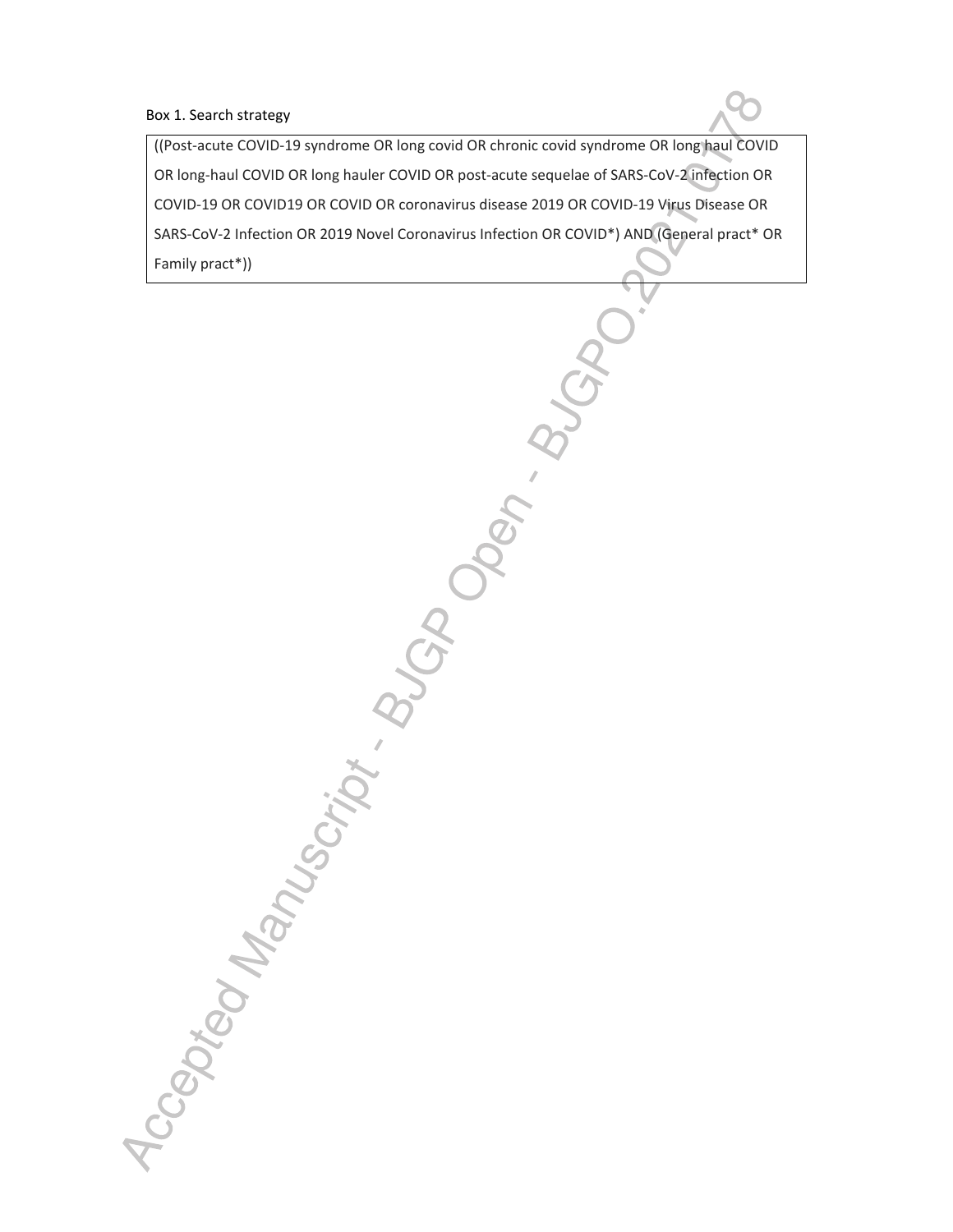## **Enhancing the management of Long COVID in general practice: a**

## **scoping review.**

Aimee Brennan<sup>1</sup>, John Broughan<sup>1</sup>, Geoff McCombe<sup>1</sup>, John Brennan<sup>2</sup>, Claire Collins<sup>3</sup>, Ronan Fawsitt<sup>4, 5</sup>, Joe Gallagher<sup>1</sup>, Allys Guérandel<sup>1, 6</sup>, Brendan O'Kelly<sup>1, 7</sup>, Diarmuid Quinlan<sup>3</sup>, John S Lambert<sup>1, 7</sup>, Walter Cullen<sup>1</sup>

<sup>1</sup> School of Medicine, University College Dublin, Dublin, Ireland.

<sup>2</sup>Royal College of Physicians of Ireland, Dublin, Ireland.

<sup>3</sup> Irish College of General Practitioners, Dublin, Ireland.

<sup>4</sup>Castle Gardens Surgery, Kilkenny, Ireland.

<sup>5</sup> Ireland East Hospital Group, Dublin, Ireland.

 $6$  Department of Psychiatry and Mental Health Research, St Vincent's University Hospital, Dublin, Ireland.

<sup>7</sup>Mater Misericordiae University Hospital, Dublin, Ireland.

**Corresponding Author:**

Accepted Manu

John Broughan (john.broughan@ucd.ie)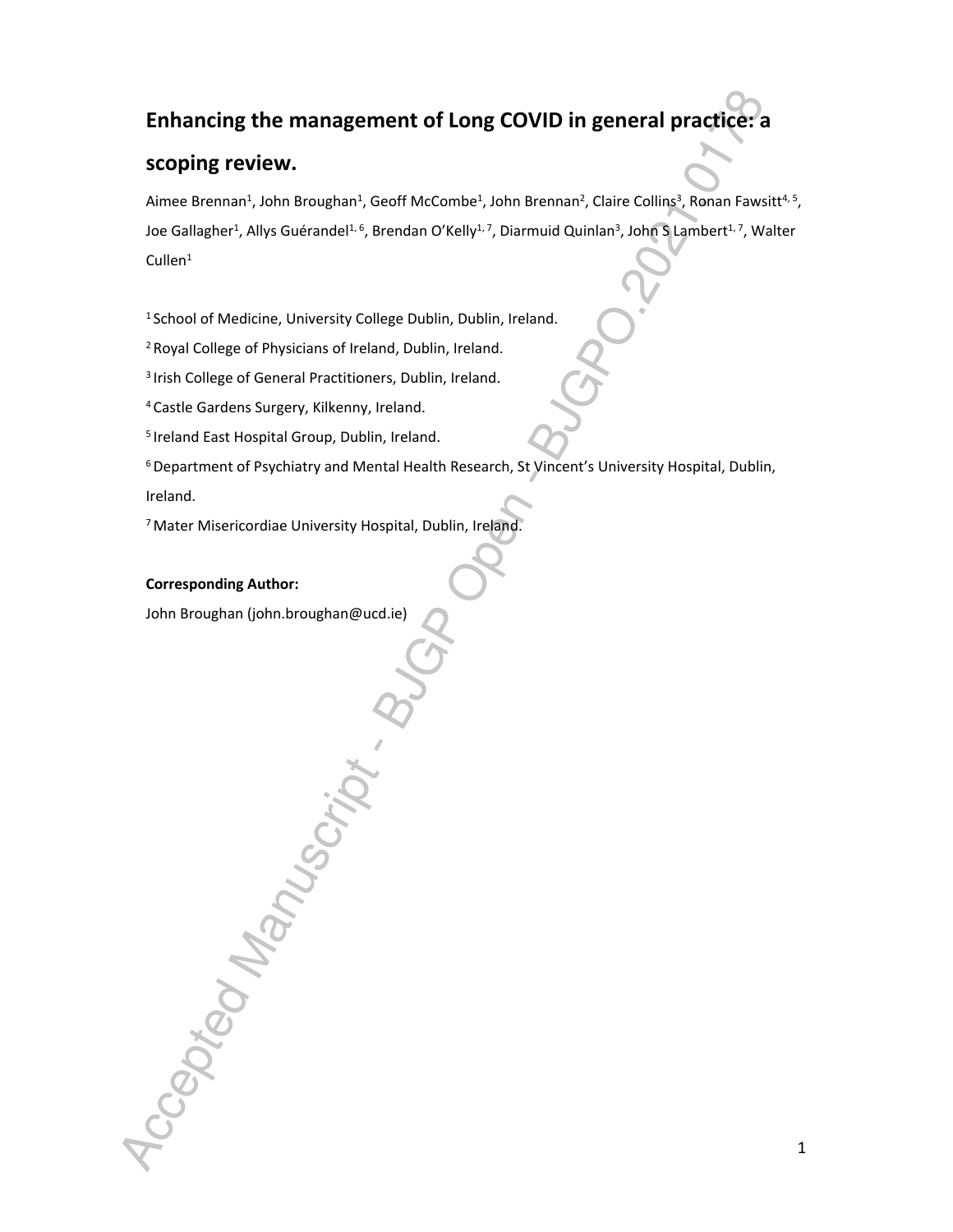#### **Abstract**

**Background:** Long COVID is a multifaceted condition, and it has impacted a considerable proportion of those with acute-COVID-19. Affected patients often have complex care needs requiring holistic and multidisciplinary care, the kind routinely provided in general practice. However, there is limited evidence regarding GP interventions.

**Aim:** This study aimed to address this issue by conducting a scoping review of literature on GP management of Long COVID.

**Design:** Arksey and O'Malley's six-stage scoping review framework with recommendations by Levac et al. was used.

**Method:** PubMed, Google Scholar, the Cochrane Library, SCOPUS, and Google searches were conducted to identify relevant peer-reviewed/grey literature, and study selection process was conducted according to the PRISMA Extension for Scoping Reviews guidelines. Braun and Clarke's 'Thematic Analysis' approach was used to interpret data.

**Results:** Nineteen of 972 identified papers were selected for review. These included peer-reviewed articles and grey literature spanning a wide range of countries. Six themes were identified regarding GP management of Long COVID, these being: (i) GP uncertainty, (ii) Listening and empathy, (iii) Assessment and monitoring of symptoms, (iv) Coordinating access to appropriate services, (v) Facilitating provision of continual and integrated multi-disciplinary care and (vi) Need to facilitate psychological support.

**Conclusion:** The findings show that GPs can and have played a key role in the management of Long COVID, and that patient care can be improved through better understanding of patient experiences, standardised approaches for symptom identification/treatment, and facilitation of access to multidisciplinary specialist services when needed. Future research evaluating focused GP interventions is needed.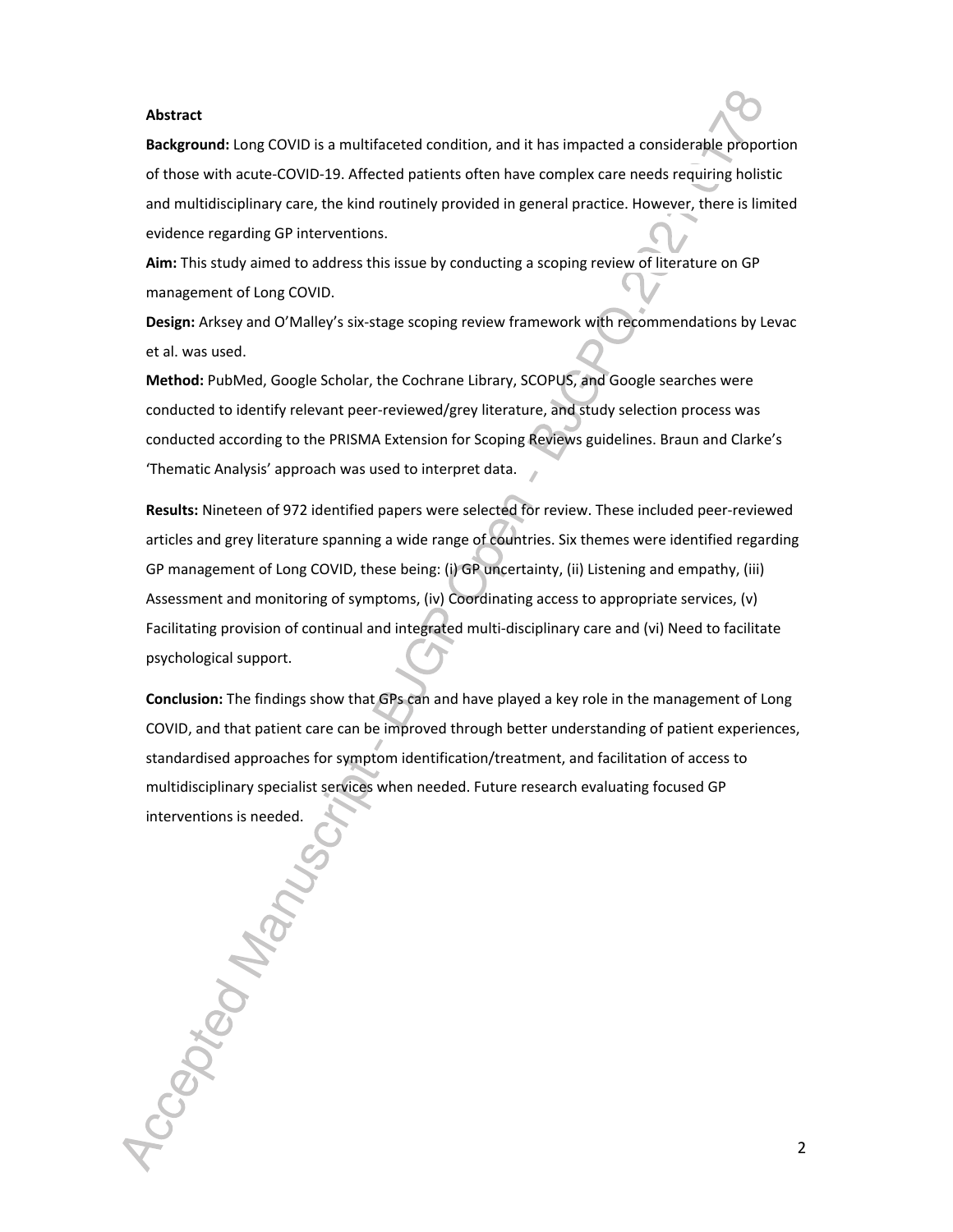**Keywords:** COVID-19; Delivery of Healthcare; General Practice; Long COVID; Post-Acute COVID-19 Syndrome; Primary Health Care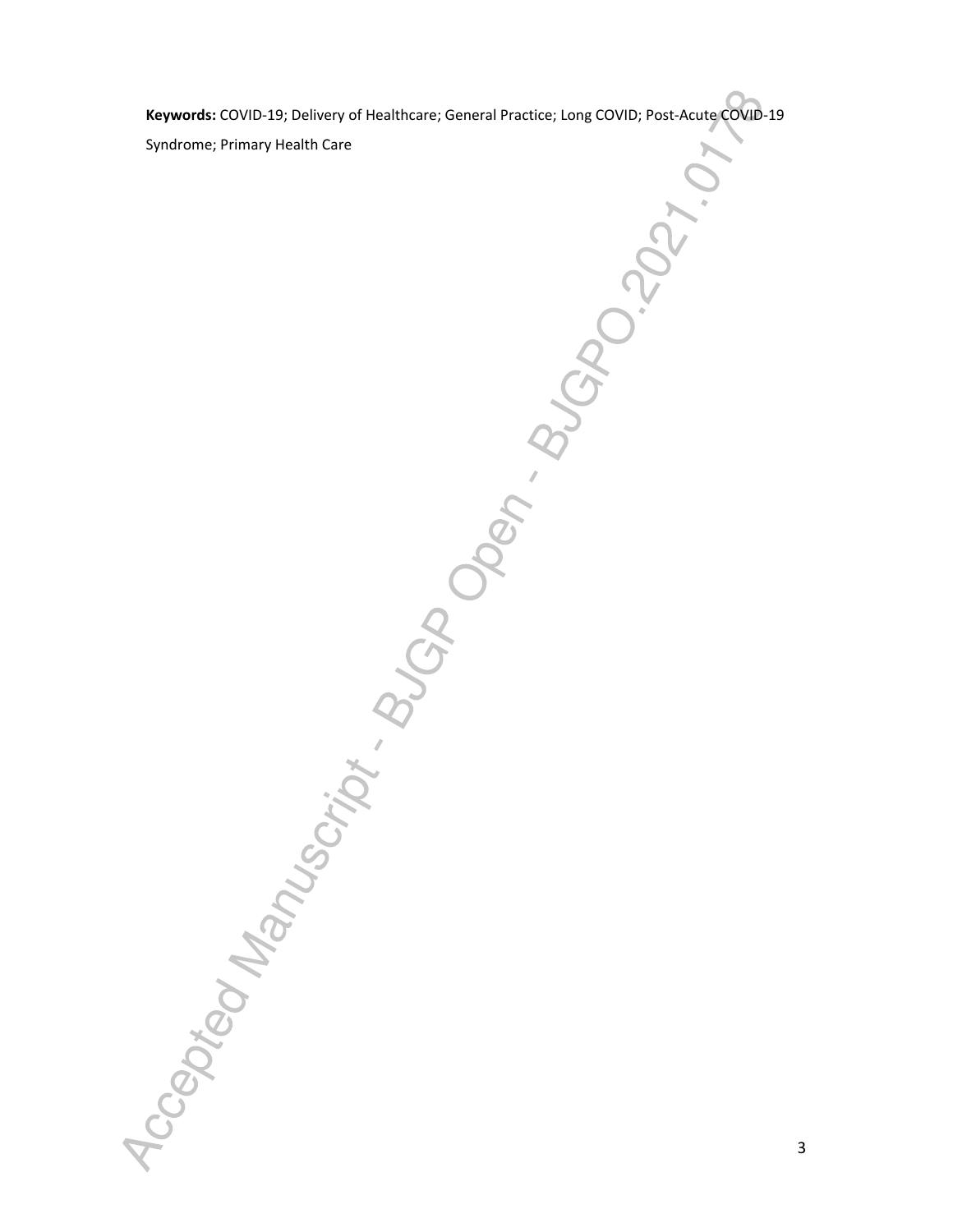#### **How this fits in**

Knowledge around COVID-19's long-term health impacts has grown. But little is known about the role which GPs can play in promoting affected patients' outcomes. This study provides a comprehensive account of existing research around best practice for GP management of patients with Long COVID. The findings indicate that patient care can be improved through better understanding of patient experiences, standardised approaches for symptom identification/treatment, and facilitation of access to multidisciplinary specialist services when According the Control Manufacturity Replacement Control Control Control Control Control Control Control Control Control Control Control Control Control Control Control Control Control Control Control Control Control Contro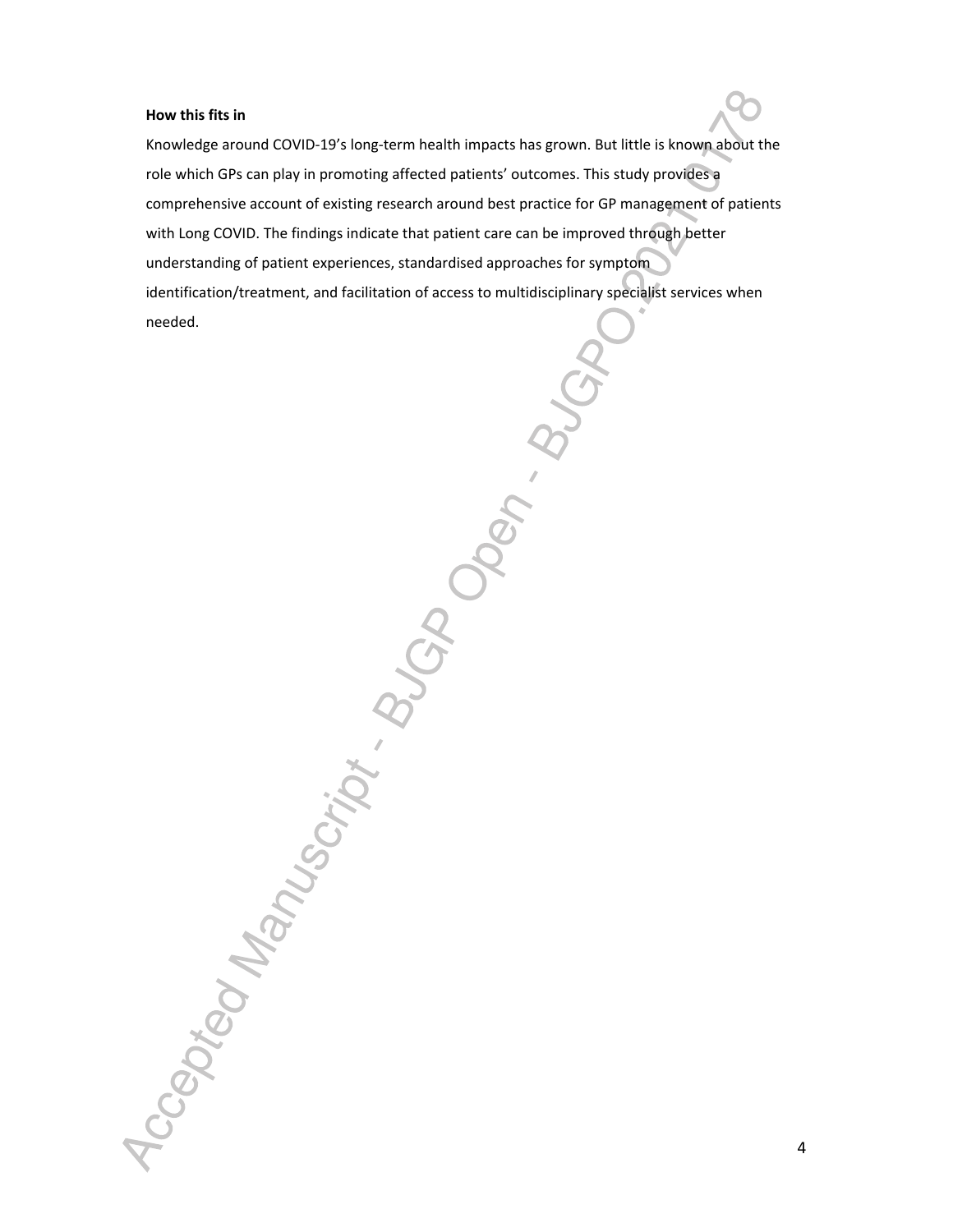#### **Introduction**

A considerable proportion of people with acute COVID-19 remain unwell beyond three weeks, although the exact prevalence of ongoing issues among post-COVID-19 patients has not yet been firmly established (1-3). Knowledge gaps regarding the prevalence of Long COVID are likely owing to several factors, perhaps notably the significant heterogeneity in Long COVID definitions to date (e.g., 'post-acute COVID-19', 'Chronic COVID-19', 'Ongoing symptomatic COVID-19', 'post-COVID-19 syndrome') (4, 5), and the fact that Long COVID case recording practices are not commonly used within clinical settings, and certainly not to the same extent that acute-COVID-19 cases are (5-8).

Common Long COVID symptoms include fatigue, dyspnoea, chest pain, fever, palpitations, muscle/joint aches, metabolic disturbances, cognitive impairment, headaches, abdominal pain, new onset seizures, and dizziness (6, 7, 9, 10). Patients report a substantial impact on quality of life and social functioning, with feelings of helplessness, uncertainty, fatigue, and inability to participate in normal activities contributing strongly (11, 12).

There is presently limited evidence and understanding concerning management of Long COVID. Emerging research indicates that continuity of care is important due to the condition's ongoing nature, particularly with regard to support for and monitoring of symptoms (13). Further, the multifaceted nature of observed symptoms means that most patients can be managed in the community by holistic carers and multidisciplinary teams, with referral to specialty services when necessary (9, 14). Integration of care systems is especially crucial to ensure that affected patients' care needs are met (15, 16).

Thus, it has been claimed that primary care is well suited to managing patients with Long COVID (5, 9, 17). However, research outlining the potential contributions of individual professions working in primary care is lacking, and this is very much the case regarding research around the role of general practitioners (GPs). This study aims to address this problem by reviewing the extant literature on best practice for GP management of Long COVID. It is hoped that the study's findings will serve as a useful resource for GPs seeking evidence-based guidance around care for affected patients.

#### **Methods**

Scoping review methods were chosen to establish an overview of emerging literature regarding GP management of Long COVID, with an aim to identifying key concepts and knowledge gaps around the issue. The scoping review framework used comprises a six-stage process developed by Arksey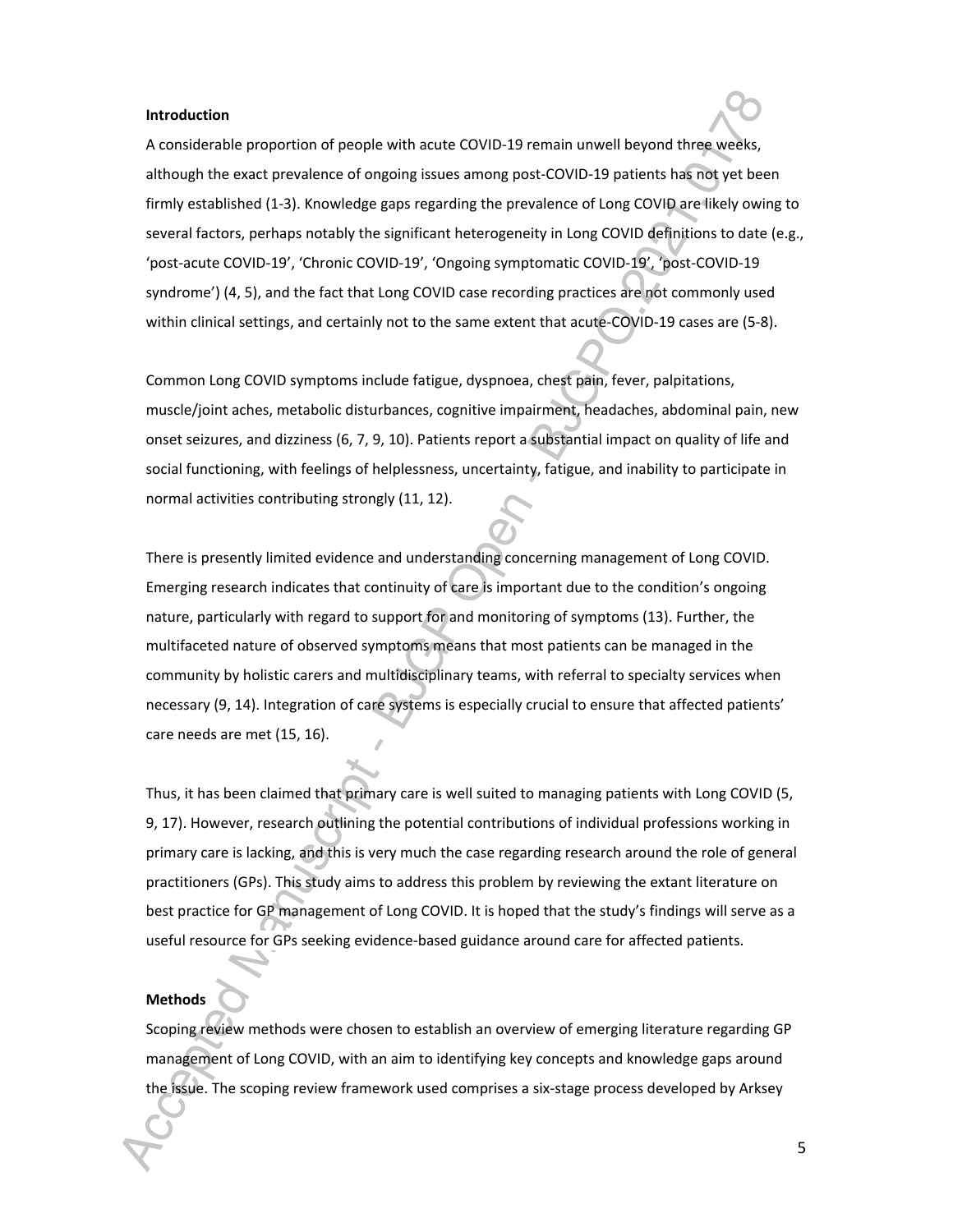and O' Malley (18) with recommendations by Levac et al. (19). A protocol was not produced for the review.

#### *Step 1: Identifying the research question*

The question "How can GPs enhance the management of patients with Long COVID in general practice?" was developed according to gaps in the literature, national (i.e., Irish) and international health policy priorities (20-22), and the outcomes of consultation with clinical/research experts in general practice, infectious diseases, and psychiatry.

#### *Step 2: Identifying relevant papers:*

Initial database searching was undertaken on the 11/06/2021, and a reading list containing relevant papers was generated. This was followed by identification of key words from the titles and abstracts of papers on the reading list, and the conducting of a second and more comprehensive database search using the identified keywords, which was completed on the 23/06/2021. The databases searched were PubMed, Google Scholar, the Cochrane Library, and SCOPUS. Google searches were also performed to identify relevant grey literature. Search terms were broadly grouped under headings relating to COVID-19 infection, persistent COVID-19, and general practice (see Box 1). The reference lists of relevant papers were manually searched to identify additional papers.

<<Insert Box 1>>

#### *Step 3: Selecting papers:*

Initial searches/screening was conducted by one reviewer (AB), these search results were examined, duplicates were removed, and the following two levels of screening were conducted: (1) a title/abstract review (AB) and (2) full-text review. Full-text screening was performed independently by two reviewers (AB & JB), and any disagreements regarding study inclusion/exclusion were resolved through discussion by these reviewers. As is tradition with scoping reviews, inclusion criteria were broad, thus facilitating inclusion of both peer reviewed and grey literature. There were also no inclusion restrictions on research designs or degree of paper quality. Papers were included if:

- They discussed management of Long COVID in general practice.
- Their full text was available in English.

#### *Papers were excluded if:*

They did not discuss management of Long COVID in general practice.

6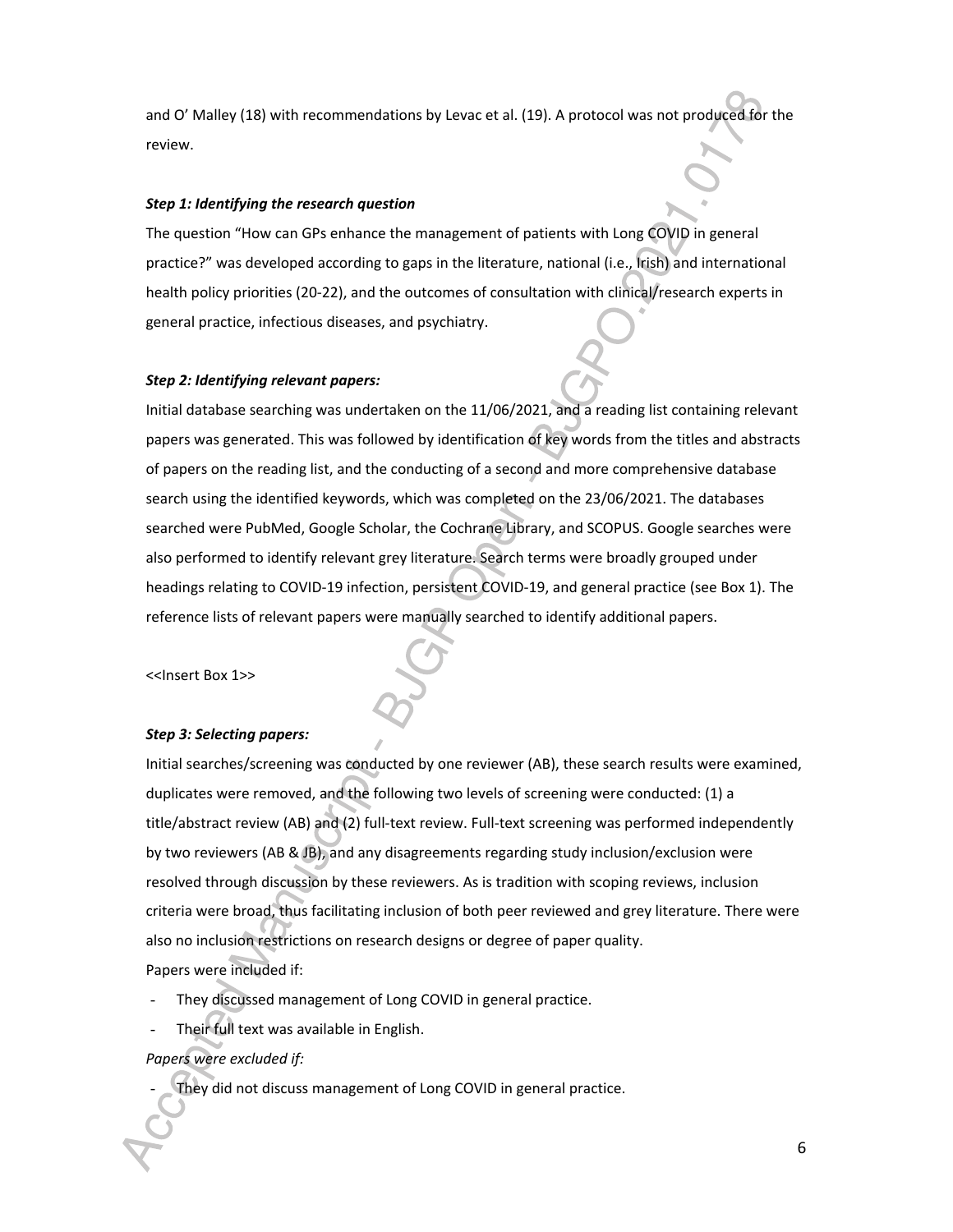Their full text was not available in English.

#### *Step 4: Charting data:*

Relevant data from included papers was organized into a table by AB and JB (see Table S1) to facilitate analysis and the data was charted according to the guidance of Arksey and O'Malley (18) under the headings: Author, Year, Location, Research Design, Title, Population, Definition(s) of persistent COVID-19 issues used, and Major findings.

#### *Step 5: Collating, summarizing, and reporting results:*

Data was collated, presented, and reported by two independent reviewers (AB & JB) to ensure rigour in line with Braun and Clarke's 'Thematic Analysis' approach (23). As per Braun and Clarke's guidelines, familiarisation with the data was gained via the study search/screening processes, codes relevant to the study's aims were extracted and collated into themes using NVivo12 software, and these themes were refined prior to composition of this study's results section.

#### *Stage 6: Consultation:*

As per Arksey and O'Malley and Levac et al.'s recommendations (18, 19), papers were also included and interpreted based on consultation with experts in general practice, infectious diseases, and psychiatry (19). Stakeholder consultation involved sharing study aims and working drafts with stakeholders for feedback purposes, and stakeholders provided ongoing consultation through email and online video conferencing platforms.

#### **Results**

Initial searching identified 972 papers. Eight more were identified following collaborator consultation and reference list reviewing. Two hundred and thirty duplicates were removed, leaving 750 articles for screening. Seven hundred and eleven papers were excluded following title/abstract reviewing as they were not relevant to the research question. The remaining 39 papers underwent full-text review and 19 were identified for inclusion. The PRISMA extension for Scoping Reviews (PRISMA ScR) flowchart reported outlines the study selection process (Figure 1).

<<Insert Figure 1 here>>

*Description of included papers*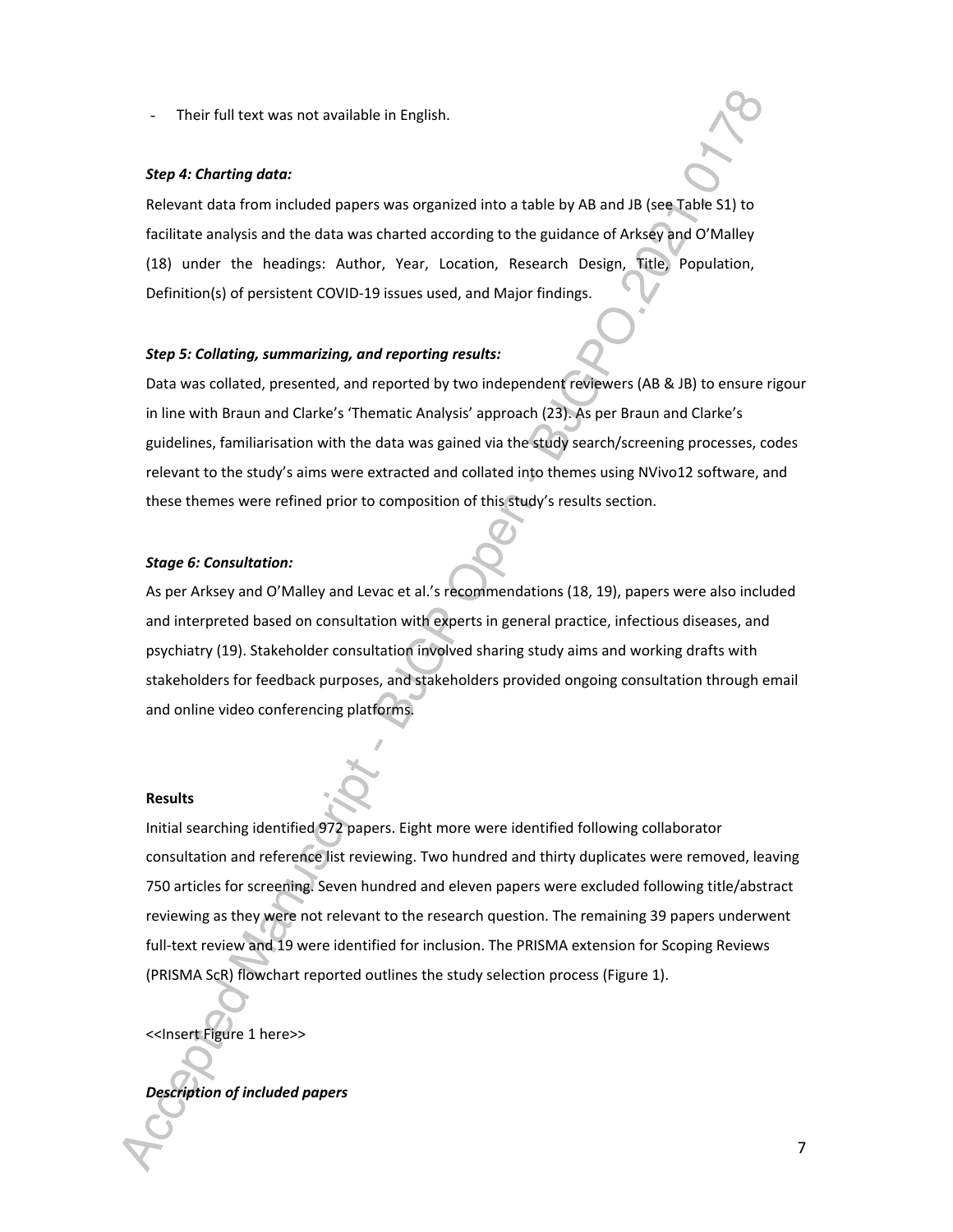Six articles were guideline documents delivered on behalf of prominent healthcare institutions in the UK, Canada, and Australia (e.g., NICE, NHS, RCGP) (15, 16, 24-27), three were qualitative studies involving in-depth interviews and focus groups (12, 28, 29), two were editorials (17, 30), two were case studies (14, 31), there was one international policy brief (22), one cohort study (32), one pilot study (33), one 'practice pointer' (9), one literature review (34), and one mixed-method study involving both survey and interview methods (35) (see Table S1).

#### *Integrated findings*

Thematic analysis of the included papers resulted in identification of the six themes outlined below.

#### *GP uncertainty*

Six papers documented GP uncertainty when managing patients with Long COVID (12, 25, 28-30, 35). Patients reported self-advocating because GPs were unsure how to investigate and manage symptoms (28). Meanwhile, GPs reported being uncertain on how to diagnose Long COVID issues, a problem that largely stems from the fact that multiple persistent COVID-19 definitions have been proposed so far and the multiplicity of Long COVID symptoms, many of which overlap with other conditions that can arise separate to, or as a result of COVID-19 (31). GPs also described a lack of guidance when managing COVID-19 patients discharged from hospital, stating that the true level of need was only understood once patients were home (35). Further, GPs called for more guidance with regards to steering patients' care and recovery (25, 29, 35), and stated that such guidance should be collated by and channelled through a single professional group or national body to avoid 'guideline fatigue' (35).

#### *Listening and empathy*

Four papers identified the need for GPs to listen to patients and demonstrate concern, empathy, and understanding (12, 25, 28, 30). Patients emphasised the importance of being believed, listened to, and having their symptoms taken seriously (12, 28, 30). Patients expressed difficulty in finding GPs who believe their symptoms are real, and they voiced disappointment with a perceived lack of interest and support from the GPs they consulted (12, 28). Patients also reported selectively disclosing symptoms to avoid symptoms being dismissed or negatively perceived by GPs (28).

#### *Assessment and monitoring of symptoms*

Seven papers highlighted GPs' roles in assessing and monitoring symptoms (9, 12, 15, 17, 26, 30, 34). Included papers indicated that GPs can guide initial assessments of physical/psychological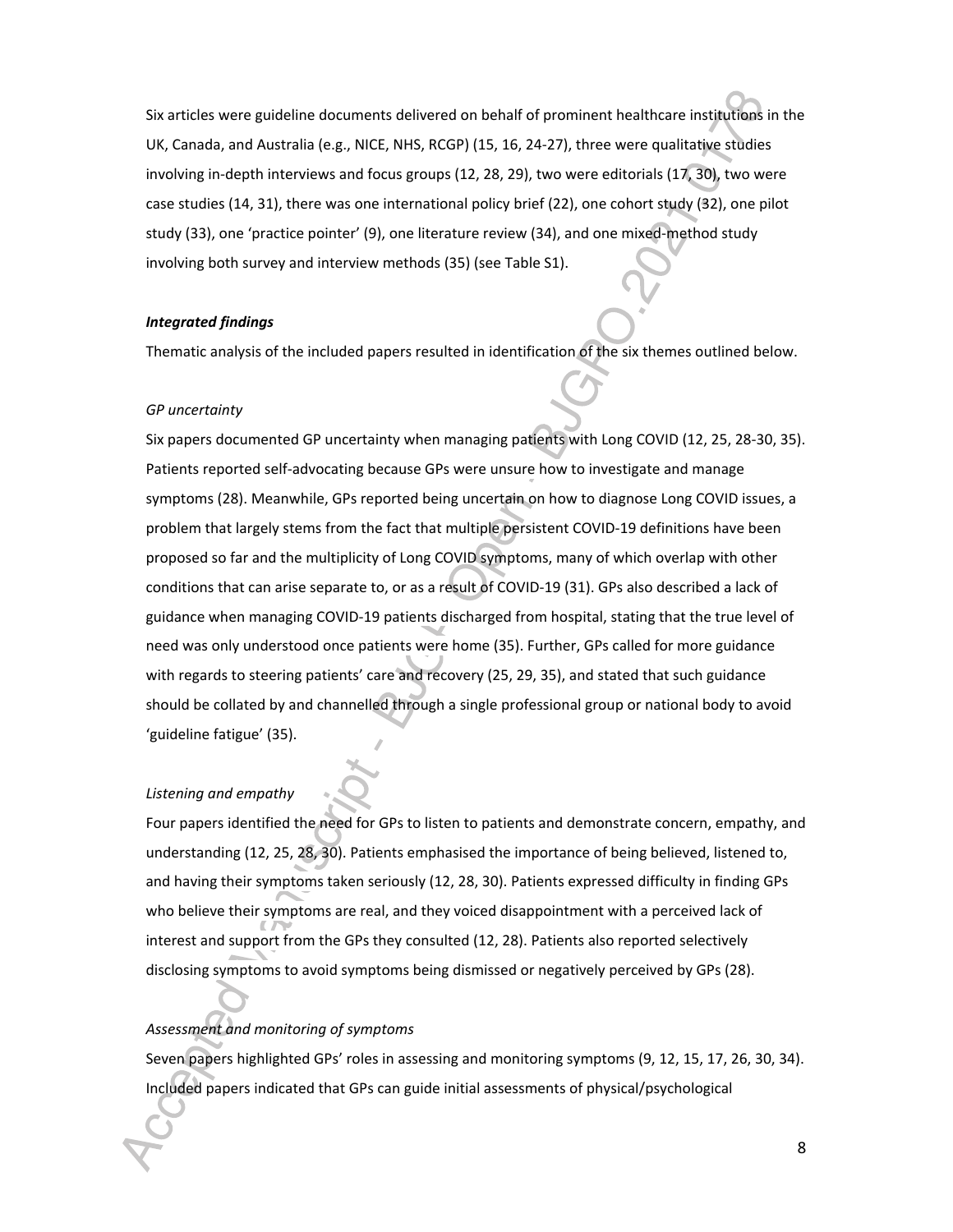functioning, and that GPs can play a key part with regards to excluding alternative diagnoses and serious complications (15, 17, 30). The papers also recommended that GP assessment/monitoring activities be pragmatic, person-centred, holistic, and continual (15, 26). An NHS document advised that GPs assess/monitor people who experience new or persisting symptoms beyond 12 weeks (15), and it was also advised that GPs be mindful when assessing/monitoring vulnerable populations that have greater care needs (i.e., people who tested positive, have been hospitalised for COVID-19, and co-morbidity patients) (32, 33). NHS England has recommended using three screening tools to assess symptoms, functioning, and care needs, these being: the 'Newcastle post-COVID syndrome follow-up screening questionnaire', the 'COVID-19 Yorkshire rehabilitation screening tool', and the 'Post-COVID-19 functional status tool' (15). Included papers also stated that GP software can also play a role in reliably coding for all relevant data categories to assist with monitoring, whilst also indicating that surveillance systems are needed to monitor complications and long-term illness (12, 15).

#### *Coordinating access to appropriate services*

Included papers stressed that care accessibility is important for affected patients and that GPs can guide navigation of referral pathways (9, 30). Despite this, five papers described inadequate access to services for patients (9, 12, 25, 30, 35). The papers indicated that access to follow-up services needs improvement and that trusted guidelines should be translated into services (30). GPs reported finding referral to community follow-up services difficult and they expressed differing opinions about whose responsibility this is, as well as problems with waiting lists (35). One study showed that only 23% of survey respondents had access to a post-COVID clinic, and a similar number reported having restricted access for patients who have not received a positive COVID-19 test result (25). Only 7% of survey respondents felt they had good diagnostic testing access within the community (25). Lastly, patients have stated that they feel they are not entitled to access care due to the invisibility of symptoms and experiences of not being taken seriously (12).

#### *Facilitating provision of continual and integrated multi-disciplinary care*

Eight papers described GPs' roles in facilitating continual multi-disciplinary patient care (9, 14-16, 26, 30, 31, 35). Included papers indicated that most referrals to specialist services come from GPs and that strong links between GPs and specialist services are necessary to establish and maintain referral pathways (9, 16, 26, 31). On return to GP care following hospital discharge, GPs have expressed a need for better communication between GPs and hospital teams (14, 35). GPs have also described a need for improved follow-up services and they reported believing that community teams like those for stroke or cardiac rehabilitation should be set up for post-ICU COVID-19 patients (35). It has also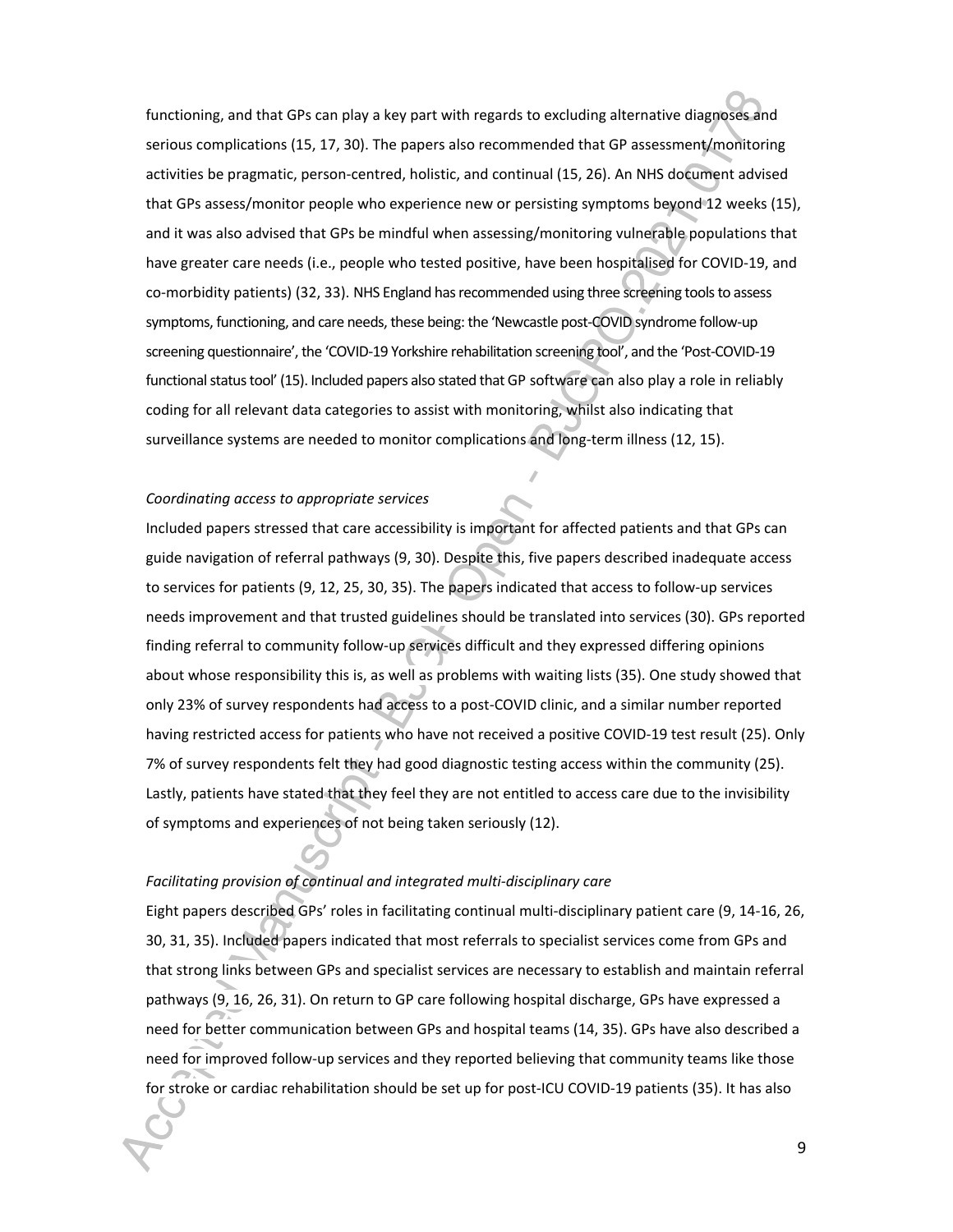been claimed that access to post-COVID clinics for all suitable patients should be more available following GP referral (15).

#### *Need to provide/ facilitate psychological support*

Four papers described the need for GPs to facilitate psychological support (15, 17, 27, 35). GPs expressed concern about the complex psychological needs of patients recovering from severe COVID-19, and they stated that disproportionate emphasis has been placed on patients' physical needs (35). Included papers indicated that new or recurrent psychiatric symptoms should be assessed and managed as per normal GP guidelines, and that GPs should screen for mood, anxiety, and substance use disorders, as well as PTSD, and ideation of homicide, self-harm, and/or suicide (27). It was noted that referral should be considered in line with existing local mental health pathways where a mental health condition has been identified as the predominant symptom (15), and that GPs can improve patients' mental health by re-establishing social connections, encouraging community and peer support, and focusing attention on structural determinants (e.g., poverty, discrimination, social injustice) (17). It was also said that GPs may offer reassurance and consider recommending nonpharmacological treatments including meditation, exercise, psychotherapy, and telemedicine resources (27). Lastly, GPs were advised to address physical symptoms that may indirectly contribute to poorer quality of life and subsequently adverse mental health and wellbeing (27).

#### **Discussion**

#### *Summary*

This review aimed to map the emergent literature regarding GP management of Long COVID. The findings indicate that GPs can and often do play a key role in the management of Long COVID, and that Long COVID care in general practice can be improved through better understanding of patient experiences, use of standardised approaches for symptom identification and treatment, and the facilitation of enhanced access to multidisciplinary specialist services for patients when needed.

#### *Strengths and limitations*

Knowledge regarding the scale, nature, and management of Long COVID is still emergent, and the exploratory nature of articles included in this review reflects this. The scoping review method used was therefore appropriate because scoping reviews are well suited to mapping literature around novel research areas that usually involve inductive knowledge acquisition approaches. The use of Arksey and O'Malley's scoping review framework (18) with revisions by Levac et al. (19), the PRISMA ScR framework (36), and Braun and Clarke's 'Thematic Analysis' approach (23) were also beneficial,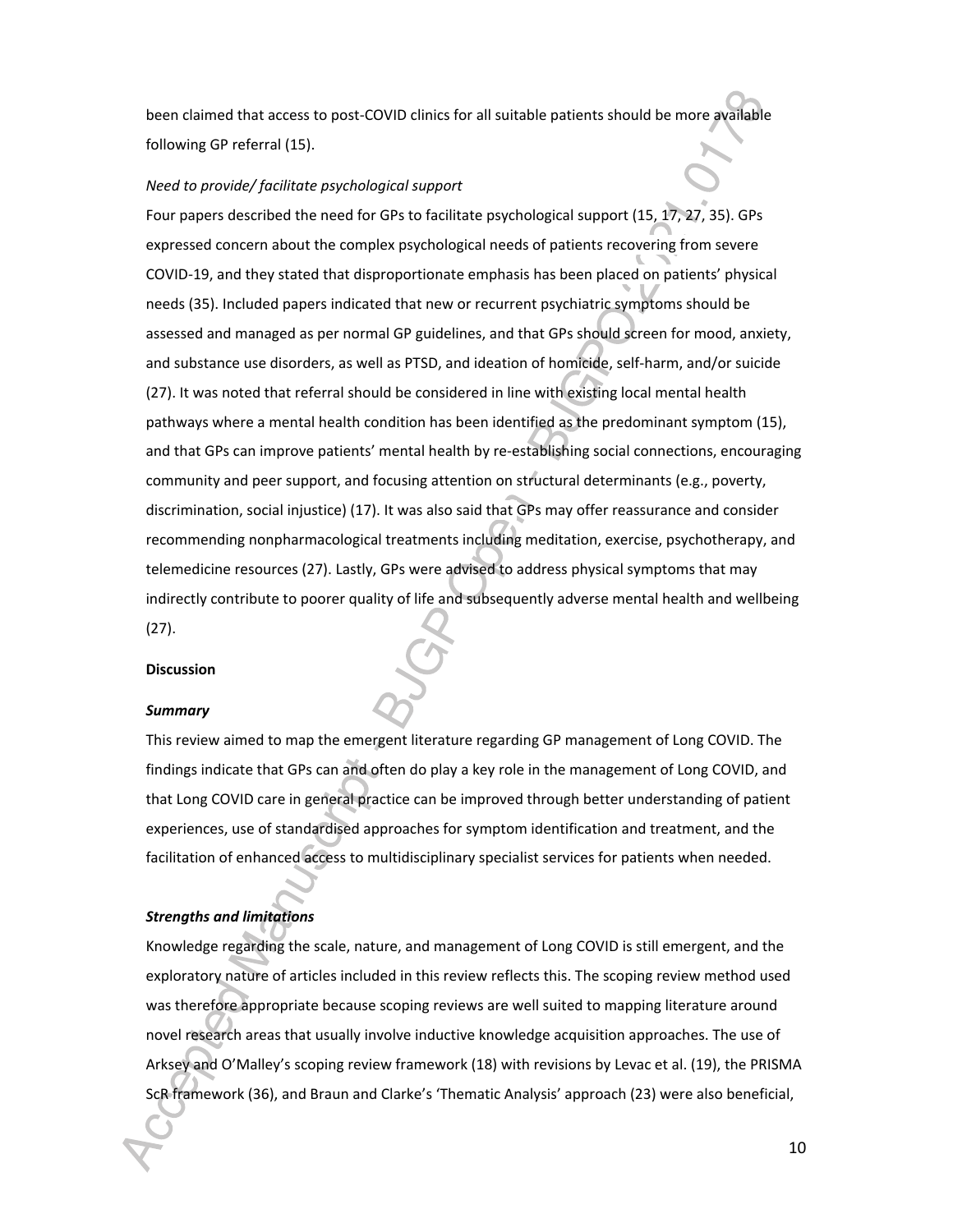as they collectively ensured that the review's research development, paper selection, and data interpretation processes were conducted in a valid, transparent, and rigorous manner. However, this review's method also had limitations which should be considered. Notably, while we tried to be comprehensive in our approach, it is possible that some relevant literature was not identified by the search terms or databases used. Moreover, as is tradition with scoping reviews, assessment of research quality was not conducted. Only articles published in English were considered, and this approach may have resulted in the exclusion of relevant literature. Lastly, there was no patient and public involvement in the conduct of this review, an omission which may have adversely affected the study's applicability to these groups' experiences (37).

#### *Comparison with existing literature*

This study provides what is perhaps the most comprehensive account of research to date regarding GP management of Long COVID. Whilst an increasingly large number of published papers have examined care practices for affected patients(4, 6, 9, 11), few, and to our knowledge, no reviews, have focused as closely on the unique contributions that individual care professions (i.e., GPs) can offer. This study's key findings and recommendations also support several claims made by previous research on the topic of care provision for patients with Long COVID and health issues more broadly. For instance, this study's findings support previous claims that care providers (GPs and otherwise) may enhance patient outcomes by improving their understanding of patient experiences and perspectives (38), and by proactively availing of appropriate symptom assessment/treatment strategies and referral pathways (15, 16, 39).

#### **Implications for research and practice**

Firstly, it is worth acknowledging that COVID-19 has had considerable adverse impacts on general practice internationally, resulting in widespread reduced capacity and quality of patient care (40), as well as increased GP workload and burnout (41, 42). This study's findings may bring some clarity to the management of Long COVID in general practice, and so may warrant optimism in the general practice community. The findings may also inform patient care through encouraging greater listening and compassion for affected patients, an approach that aligns with person-centred care principles and one that can form a basis for partnership in co-producing better health outcomes (43-45). Furthermore, the findings may advise guidelines for symptom identification, diagnosis, treatment, and referral. These contributions may in turn help towards standardising ongoing care practices like those for other chronic conditions (46). Educational initiatives for GPs may also be helpful. Programs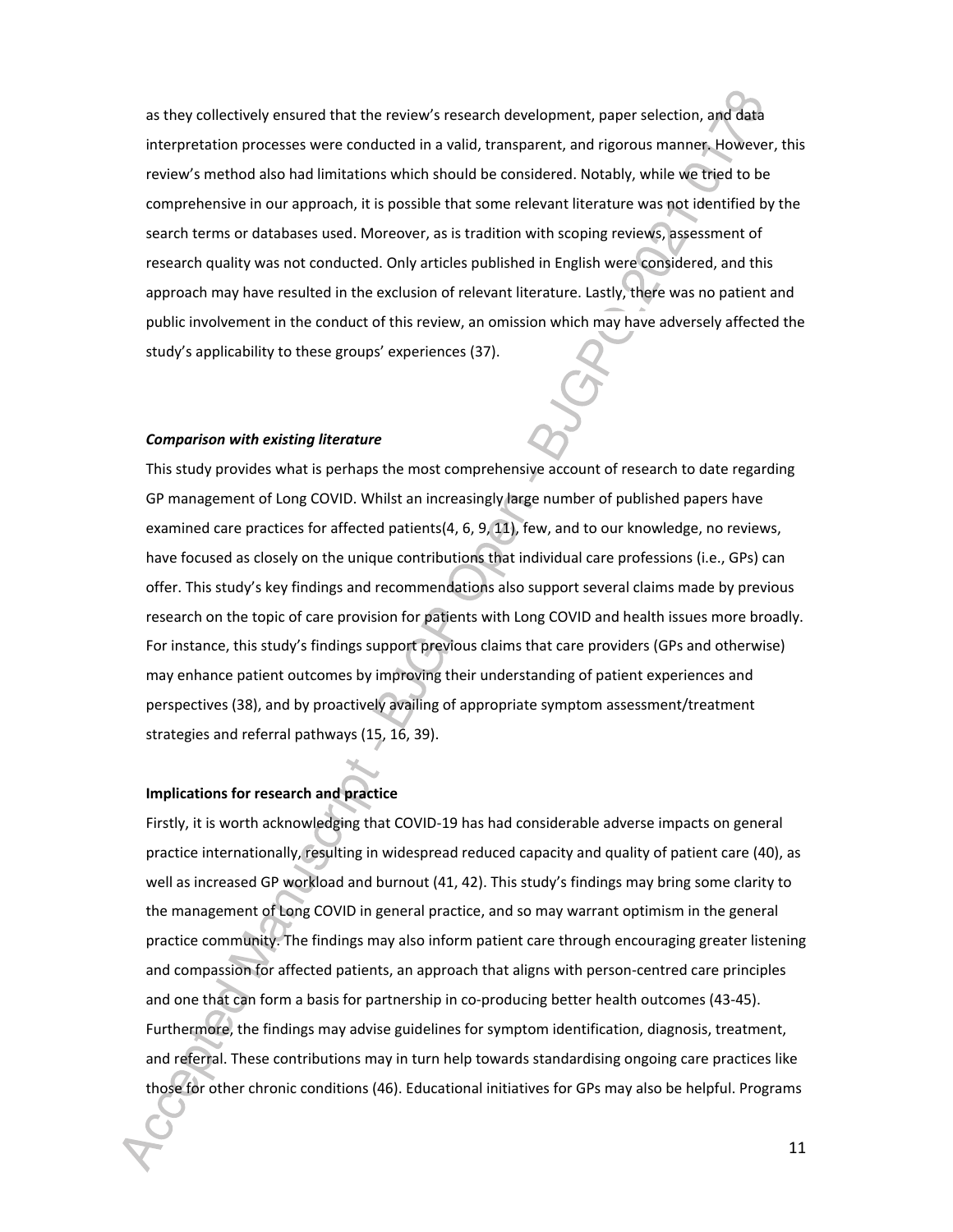aiming to promote GP understanding of patient perspectives may gain from inclusion of public and patient involvement (PPI) (47), and educational initiatives around best practice for diagnostic and referral procedures may be beneficial. Policymakers meanwhile are advised to support the implementation and trialling of recommendations in clinical settings. As mentioned, Long COVID is a multifaceted condition requiring multidisciplinary care. Thus, policy support may involve providing structures and resources for the implementation of interventions not only within general practice, but within wider health and social care systems using an integrated care approach akin to Ireland's Sláintecare model (48). As for future research, there is a need to develop and evaluate such interventions. This review's findings suggest that research examining interventions targeting enhancement of doctor–patient relationships, symptom identification/treatment practices, and integrated care systems may have most value.

Accepted Manuscript. But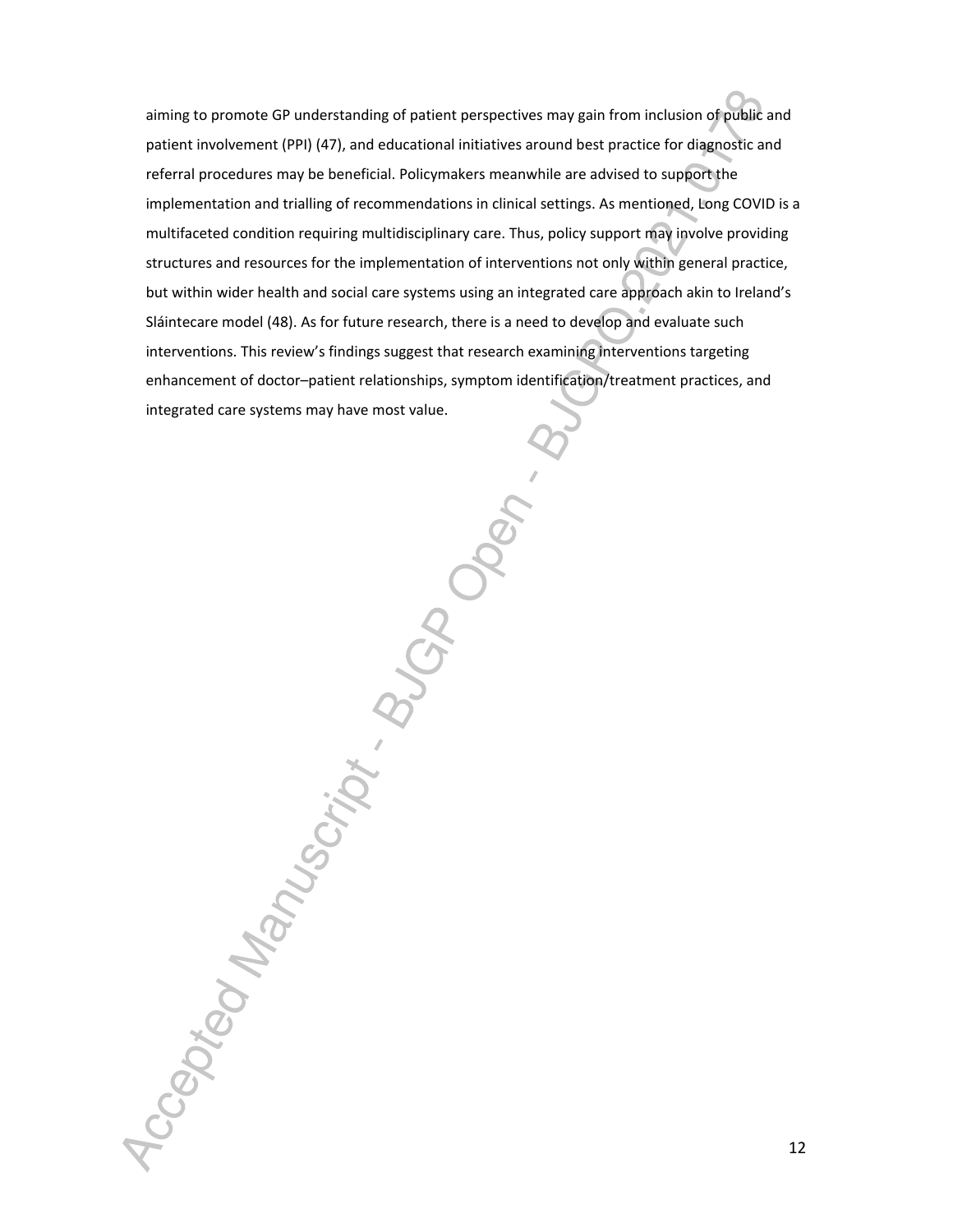#### **Funding**

This study was funded by Ireland's Health Research Board (reference number: COV19-2020-123). The study contributes to a wider body of work being produced to attenuate the adverse effects of the COVID-19 pandemic on population health in Ireland (The North-Dublin COVID-19 Cohort ['ANTICIPATE'] Study). The study also received funding from the family of the late Dr Mary J Farrell, the Ireland East Hospital Group, and internal funding schemes at the UCD School of Medicine, and the UCD College of Health and Agricultural Sciences.

#### **Ethical approval**

Not required

#### **Competing interests**

The authors declare no competing interests.

#### **Acknowledgements**

The authors would like to thank Ireland's Health Research Board (HRB) [COV19-2020-123], the family of the late Dr Mary J Farrell, the Ireland East Hospital Group, the UCD School of Medicine, and the UCD College of Health and Agricultural Sciences for supporting this project.

Accepted Manuscript.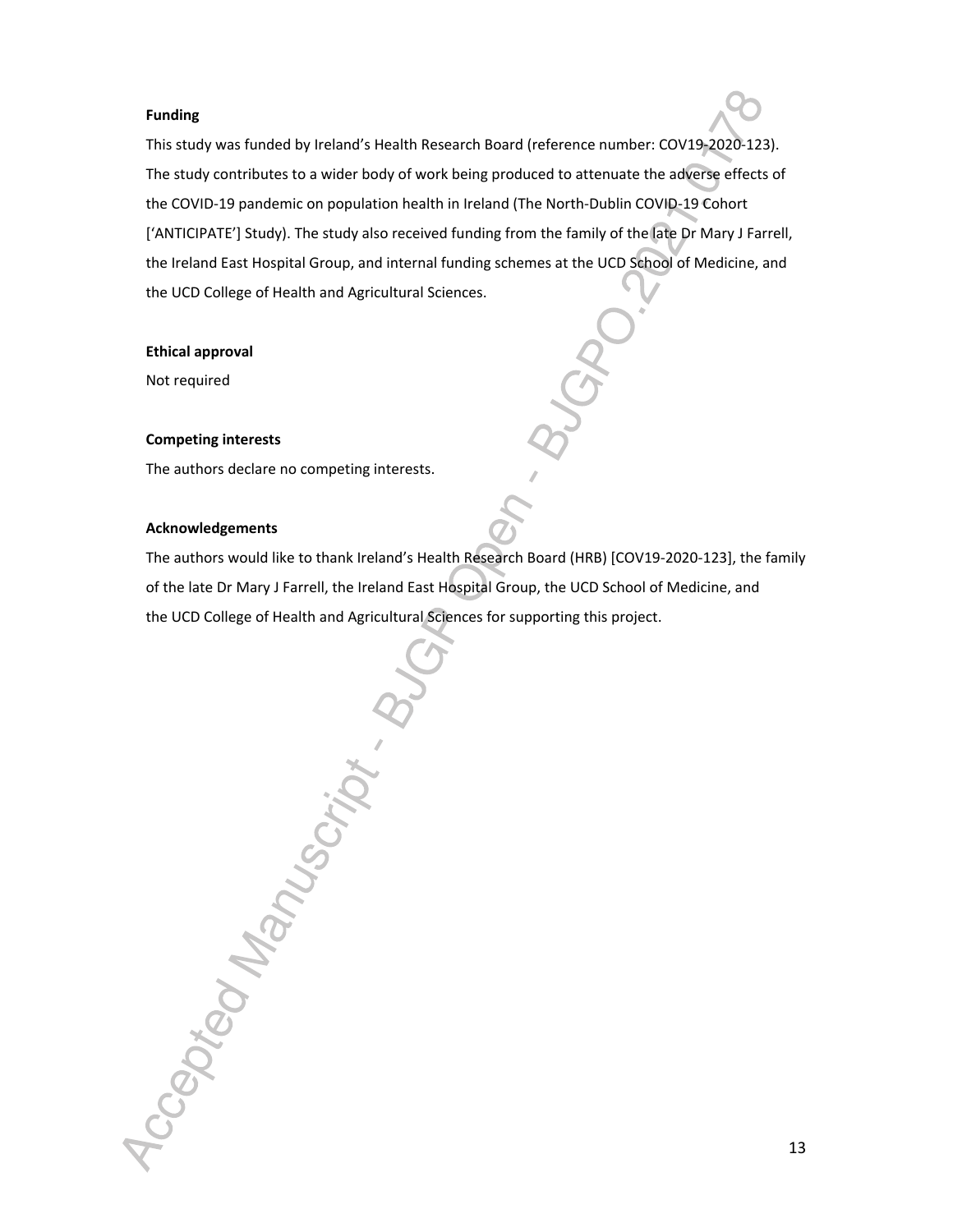### **References**

1. Aiyegbusi OL, Hughes SE, Turner G, et al. Symptoms, complications and management of long COVID: a review. J R Soc Med. 2021;114(9):428-42.doi: 10.1177/01410768211032850.

2. Michelen M, Cheng V, Manoharan L, Elkheir N, Dagens D, Hastie C, et al. What are the longterm symptoms and complications of COVID-19: a protocol for a living systematic review. F1000Research. 2020;9:1455. doi: 10.12688/f1000research.27284.2.

3. Tenforde MW, Kim SS, Lindsell CJ, Billig Rose E, Shapiro NI, Files DC, et al. Symptom Duration and Risk Factors for Delayed Return to Usual Health Among Outpatients with COVID-19 in a Multistate Health Care Systems Network - United States, March-June 2020. MMWR Morbidity and mortality weekly report. 2020;69(30):993-8. doi:10.15585/mmwr.mm6930e1.

4. Sisó-Almirall A, Brito-Zerón P, Conangla Ferrín L, et al. Long Covid-19: Proposed Primary Care Clinical Guidelines for Diagnosis and Disease Management. *Int J Environ Res Public Health*. 2021;18(8):4350. doi: 10.3390/ijerph18084350.

5. Berger Z, Assoumou S, Greenhalgh T. Long COVID and Health Inequities: The Role of Primary Care. *Milbank Q*. 2021; 99(2):519-541. doi: 10.1111/1468-0009.12505.

6. Pavli A, Theodoridou M, Maltezou HC. Post-COVID syndrome: Incidence, clinical spectrum, and challenges for primary healthcare professionals. *Arch Med Res*. 2021; 52(6):575-581. doi: 10.1016/j.arcmed.2021.03.010.

7. Nabavi N. Long covid: How to define it and how to manage it. *Bmj.*2020; doi: 10.1136/bmj.m3489.

8. Sivan M, Rayner C, Delaney B. Fresh evidence of the scale and scope of long covid. BMJ. 2021; doi: 10.1136/bmj.n853. PMID: 33795224.

9. Greenhalgh T, Knight M, Buxton M, Husain L. Management of post-acute covid-19 in primary care. *Bmj*. 2020;370. doi: 10.1136/bmj.m3026.

10. Simpson F, Chew-Graham C, Lokugamage A. Long COVID in children: the perspectives of parents and children need to be heard. Br J Gen Pract. 2021;71(706):216. doi: 10.3399/bjgp21X715769.

11. Ladds E, Rushforth A, Wieringa S, et al. Developing services for long COVID: lessons from a study of wounded healers. Clin Med (Lond). 2021;21(1):59. 59-65. doi: 10.7861/clinmed.2020-0962.

12. Kingstone T, Taylor AK, O'Donnell CA, et al. Finding the'right' GP: a qualitative study of the experiences of people with long-COVID. bjgpopen. 2020;4(5). doi: 10.3399/bjgpopen20X101143.

13. Barker-Davies RM, O'Sullivan O, Senaratne KPP, et al. The Stanford Hall consensus statement for post-COVID-19 rehabilitation. Br J Sports Med. 2020;54(16):949-59. doi: 10.1136/bjsports-2020- 102596.

14. O'Brien H, Tracey MJ, Ottewill C, et al. An integrated multidisciplinary model of COVID-19 recovery care. Ir J Med Sci. 2021;190(2):461-8. doi: 10.1007/s11845-020-02354-9.

15. National Health Service. National guidance for post-covid syndrome assessment clinics. 2020. https://www.england.nhs.uk/coronavirus/wp content/uploads/sites/52/2020/11/C1248 national-guidance-post-covid-syndrome-assessment-clinics-v2.pdf

16. National Health Service. Aftercare needs of inpatients recovering from COVID-19. . 2020. https://www.cambscommunityservices.nhs.uk/docs/default-source/luton-adults-

general/c0388 after care needs of inpatients recovering from covid-19 5 june 2020.pdf 17. Greenhalgh T, Knight M. Long COVID: A Primer for Family Physicians. Am Fam Physician. 2020;102(12):716-7. PMID: 33320511.

18. Arksey H, O'Malley L. Scoping studies: towards a methodological framework. Int J of Soc Res Methodol. 2005;8(1):19-32. doi.org/10.1080/1364557032000119616

19. Levac D, Colquhoun H, O'Brien KK. Scoping studies: advancing the methodology. Implement Sci. 2010;5(1):1-9. doi.org/10.1186/1748-5908-5-69.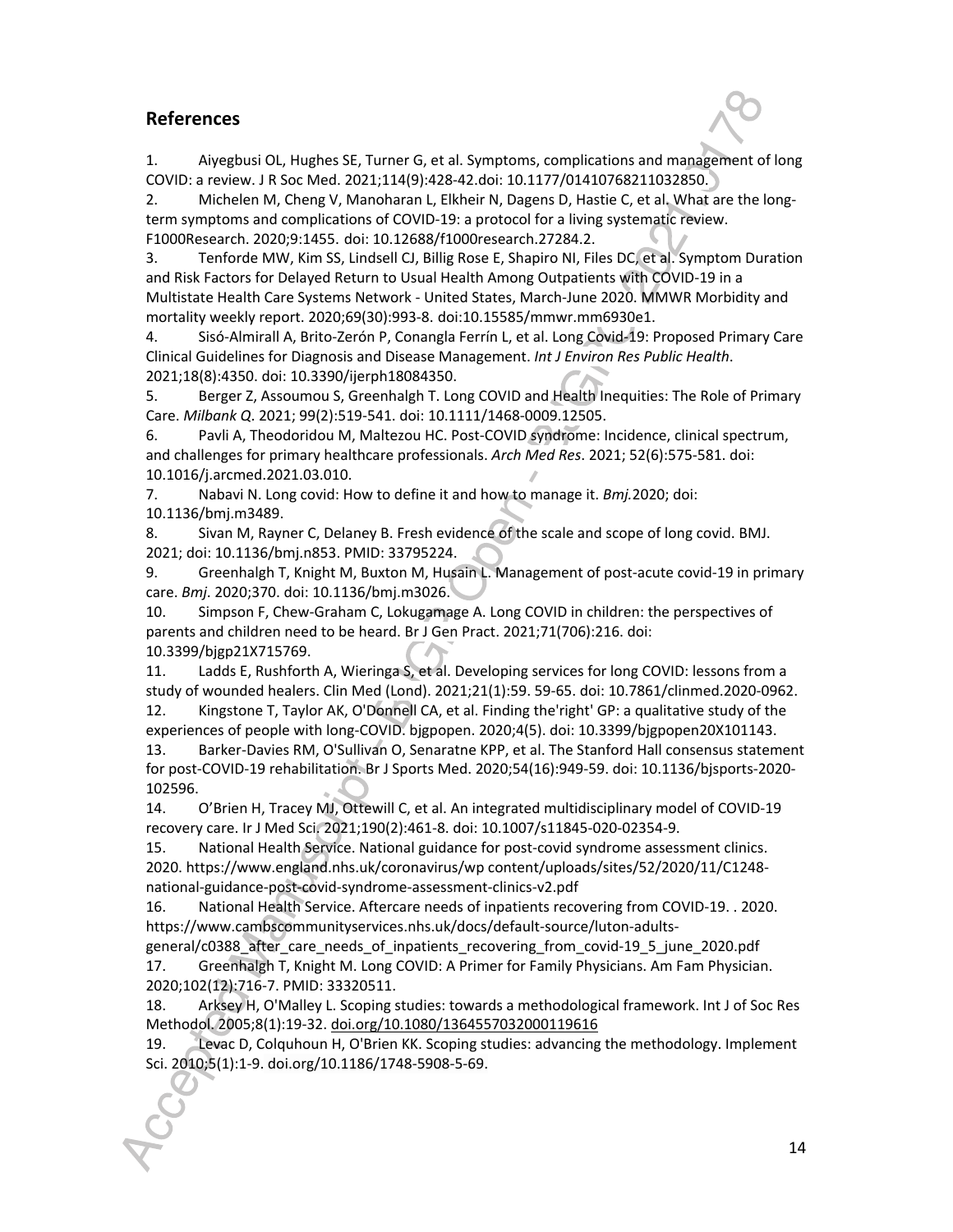20. Government of Ireland. COVID-19: Resilience and recovery 2021 - The path ahead. Ireland: Government of Ireland; 2021. https://www.gov.ie/en/publication/c4876-covid-19-resilience-andrecovery-2021-the-path-ahead/?app=true

21. National Health Service. Long COVID: The NHS plan for 2021/22. England: National Health Service (NHS); 2021. https://www.england.nhs.uk/coronavirus/wp-

content/uploads/sites/52/2021/06/C1312-long-covid-plan-june-2021.pdf

22. Rajan S, Khunti K, Alwan N, et al. In the wake of the pandemic: Preparing for Long COVID. Copenhagen (Denmark): European Observatory on Health Systems and Policies. 2021. PMID: 33877759.

23. Braun V, Clarke V. Thematic analysis. Qual Res Psychol. 2012; 3(2) 77-101.

24. National Institute for Health and Care Excellence. COVID-19 rapid guideline: managing the long-term effects of COVID-19. 2020; https://www.nice.org.uk/guidance/ng188/chapter/4-Planningcare.

25. Royal College of General Practitioners. Management of the long term effects of COVID-19: The RCGP response and top tips for caring for our patients.2020; V2GA for publication updated Management of the long term effects of COVID-19\_formatted\_29.10.20.pdf (rcgp.org.uk)

26. Royal Austalian College of General Practitioners. Caring for adult patients with post-COVID-19 conditions. 2020; Post-COVID-19-conditions.pdf (racgp.org.au)

27. Provincial Health Services Authority. Mental Health in "Long-COVID" – A Resource for GPs. 2021; post\_covid-19\_Mental\_Health\_in\_Long-COVID\_for\_GPs.pdf (phsa.ca)

28. Taylor AK, Kingstone T, Briggs TA, et al. 'Reluctant pioneer': A qualitative study of doctors' experiences as patients with long COVID. Health Expect. 2021; 24(3):833-842. doi: 10.1111/hex.13223.

29. Ladds E, Rushforth A, Wieringa S, et al. Persistent symptoms after Covid-19: qualitative study of 114 "long Covid" patients and draft quality principles for services. BMC Health Serv Res. 2020;20(1):1-13. doi: 10.1186/s12913-020-06001-y.

30. Atherton H, Briggs T, Chew-Graham C. Long COVID and the importance of the doctor–patient relationship. Br J Gen Pract; 2021; doi: 10.3399/bjgp21X714641.

31. Parkin A, Davison J, Tarrant R, et al. A Multidisciplinary NHS COVID-19 Service to Manage Post-COVID-19 Syndrome in the Community. J Prim Care Community Health. 2021; doi: 10.1177/21501327211010994.

32. Lund LC, Hallas J, Nielsen H, et al. Post-acute effects of SARS-CoV-2 infection in individuals not requiring hospital admission: a Danish population-based cohort study. Lancet Infect Dis. 2021; 21(10):1373–82. doi: 10.1016/S1473-3099(21)00211-5.

33. Broughan J, McCombe G, Avramovic G, et al. General practice attendances among patients attending a post-COVID-19 clinic: a pilot study. BJGP Open. 2021; 5(3). doi: 10.3399/BJGPO.2021.0016.

34. Demeco A, Marotta N, Barletta M, et al. Rehabilitation of patients post-Covid-19 infection: a literature review. J Int Med Res. 2020;48(8). doi: 10.1177/0300060520948382

35. Castro-Avila AC, Jefferson L, Dale V, Bloor K. Support and follow-up needs of patients discharged from intensive care after severe COVID-19: a mixed-methods study of the views of UK general practitioners and intensive care staff during the pandemic's first wave. BMJ Open. 2021;11(5):e048392. doi: 10.1136/bmjopen-2020-048392.

36. Tricco AC, Lillie E, Zarin W, et al. PRISMA extension for scoping reviews (PRISMA-ScR): checklist and explanation. Ann Intern Med. 2018;169(7):467-73. doi: 10.7326/M18-0850.

37. Shokraneh F, Adams C, editors. Patient and public involvement in systematic reviews: a systematic review of literature. Cochrane Colloquium Edinburgh; 2018. [Available from:

https://www.researchgate.net/profile/FarhadShokraneh/publication/327838775\_Patient\_and\_Publi c\_Involvement\_in\_Systematic\_Reviews\_A\_Systematic\_Review\_of\_Literature/links/5ba8d21792851c a9ed2185b6/Patient-and-Public-Involvement-in-Systematic-Reviews-A-Systematic-Review-of-Literature.pdf]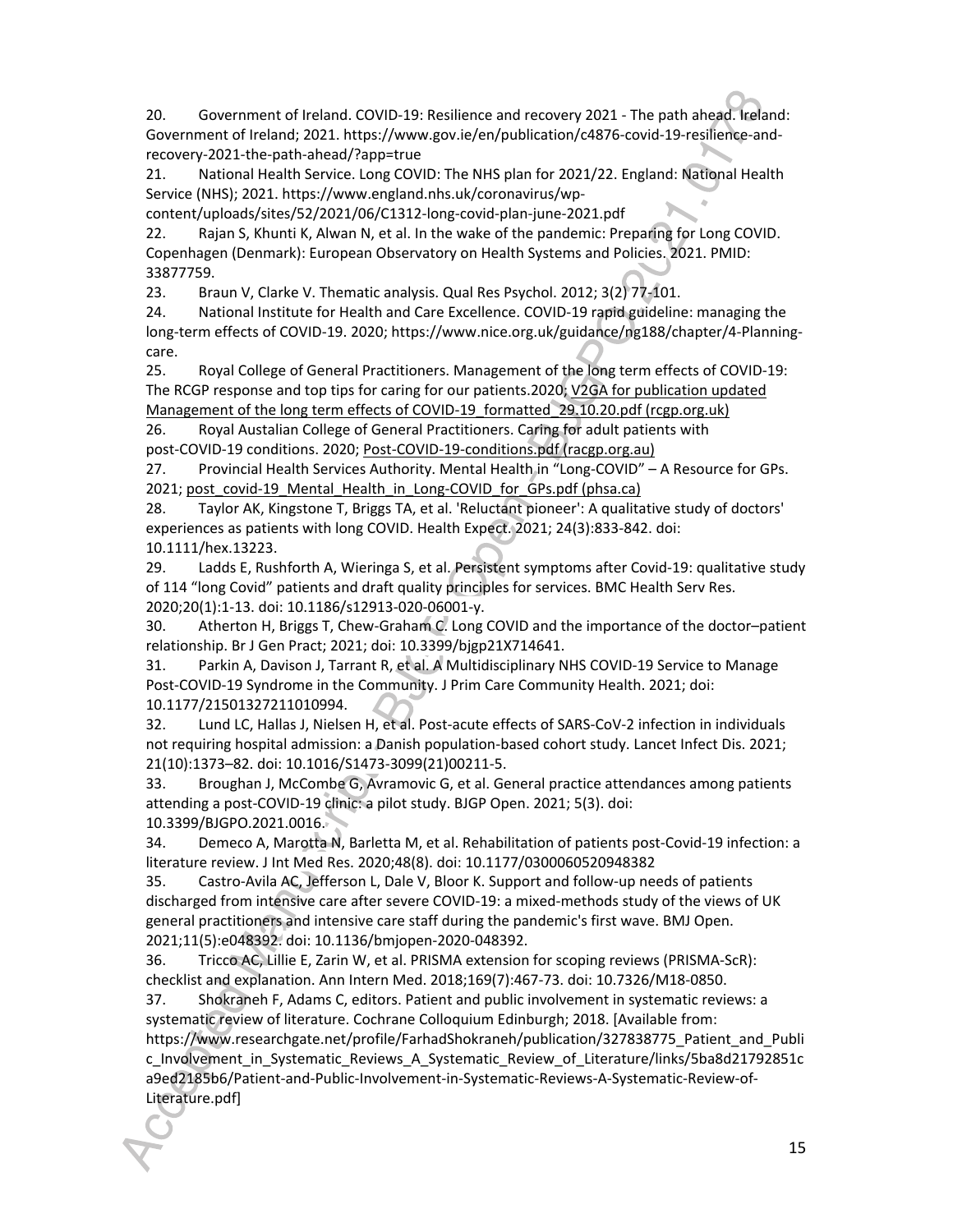38. Trzeciak S, Mazzarelli A, Booker C. Compassionomics: The revolutionary scientific evidence that caring makes a difference: Studer Group Pensacola, FL; 2019.

39. Goodwin N, Stein V, Amelung V. What is integrated care? In: Amelung V Stein V, Suter E, Goodwin N, Nolte E Balicer, R, editors: Springer; 2021. p. 3-25.

40. Lim J, Broughan J, Crowley D, et al. COVID-19's impact on primary care and related mitigation strategies: A scoping review. Eur J Gen Pract. 2021;27(1):166-75. doi: 10.1080/13814788.2021.1946681.

41. Crosbie B, O'Callaghan ME, O'Flanagan S, et al. A real-time measurement of general practice workload in the Republic of ireland: a prospective study. Br J Gen Pract. 2020;70(696):e489-e96. doi: 10.3399/bjgp20X710429.

42. Iacobucci G. Burnout is harming GPs' health and patient care, doctors warn. BMJ; 2021. doi: 10.1136/bmj.n1823

43. Brennan J, Bourke M, O'Donnchadha R, Mulrooney A. What really matters to you? A study of public perspectives on general practice in Ireland. Ir Med J .2019; 112(1):854. PMID: 30719895.

44. Elwyn G, Nelson E, Hager A, Price A. Coproduction: when users define quality. BMJ Qual Saf. 2020;29(9):711-6. doi: 10.1136/bmjqs-2019-009830.

45. Health Service Executive. What Matters to You - Person and Family Engagement Ireland: Health Service Executive; 2021 [Available from: https://www.hse.ie/eng/about/who/qid/personfamily-engagement/resourcesqid/what-matters-to-you-person-and-family-engagement.html.

46. Riordan F, McHugh, S, Marsden, P, et al. Audit report of the HSE midland Diabetes structured care program. Ireland: Department of Public Health, Health Service Executive; 2017.

47. Bowers B, Lovick R, Pollock K, Barclay S. Patient and public involvement in general practice research. Br J Gen Pract.2020;70(694):220-221.doi: 10.3399/bjgp20X709457.

48. Committee on the future of healthcare.Slaintecare report. Ireland;2017.

Accepted Manuscript B.

16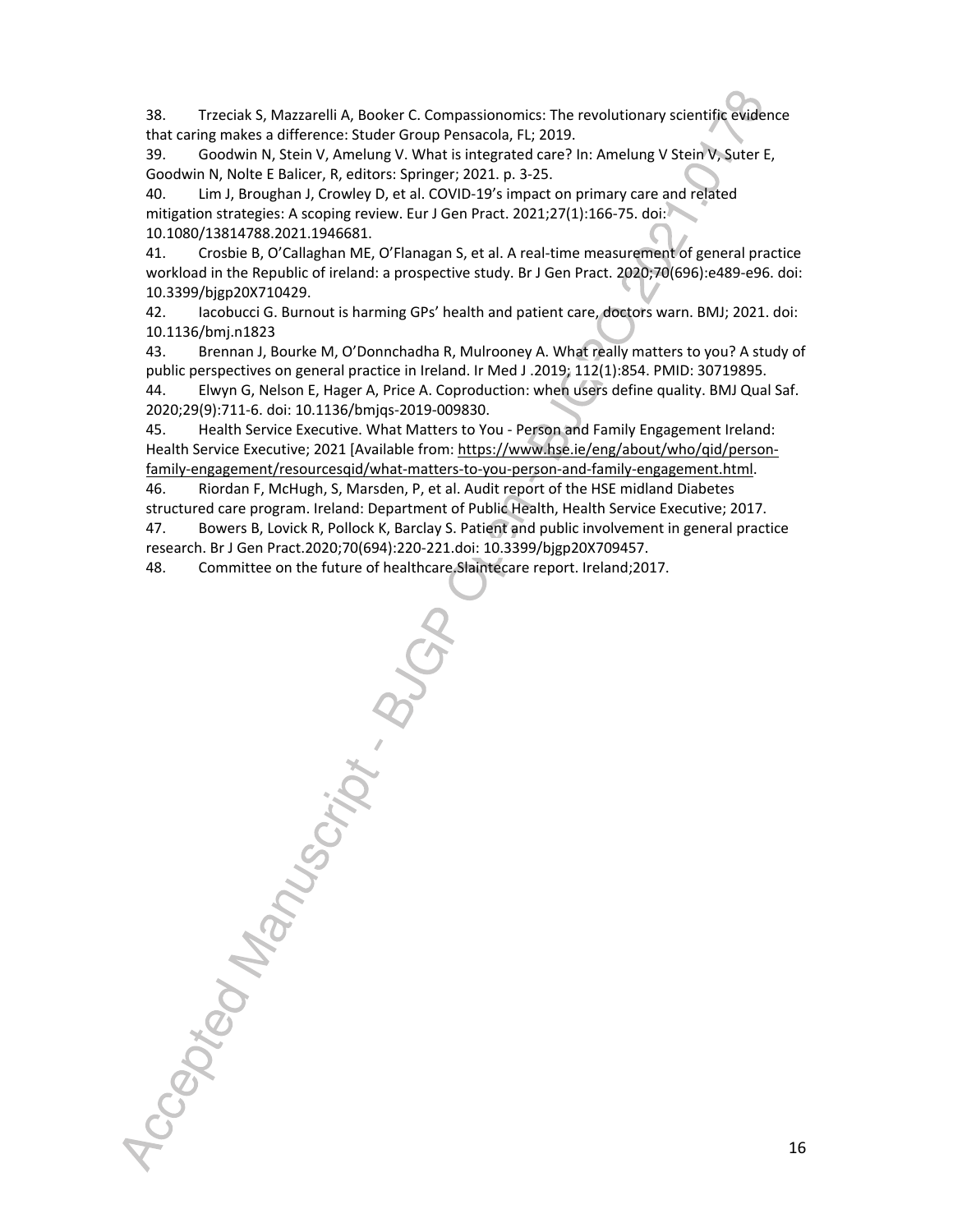#### Box 1. Search strategy

Accepted Manuscript . BUCAD

((Post-acute COVID-19 syndrome OR long covid OR chronic covid syndrome OR long haul COVID OR long-haul COVID OR long hauler COVID OR post-acute sequelae of SARS-CoV-2 infection OR COVID-19 OR COVID19 OR COVID OR coronavirus disease 2019 OR COVID-19 Virus Disease OR SARS-CoV-2 Infection OR 2019 Novel Coronavirus Infection OR COVID\*) AND (General pract\* OR Family pract\*))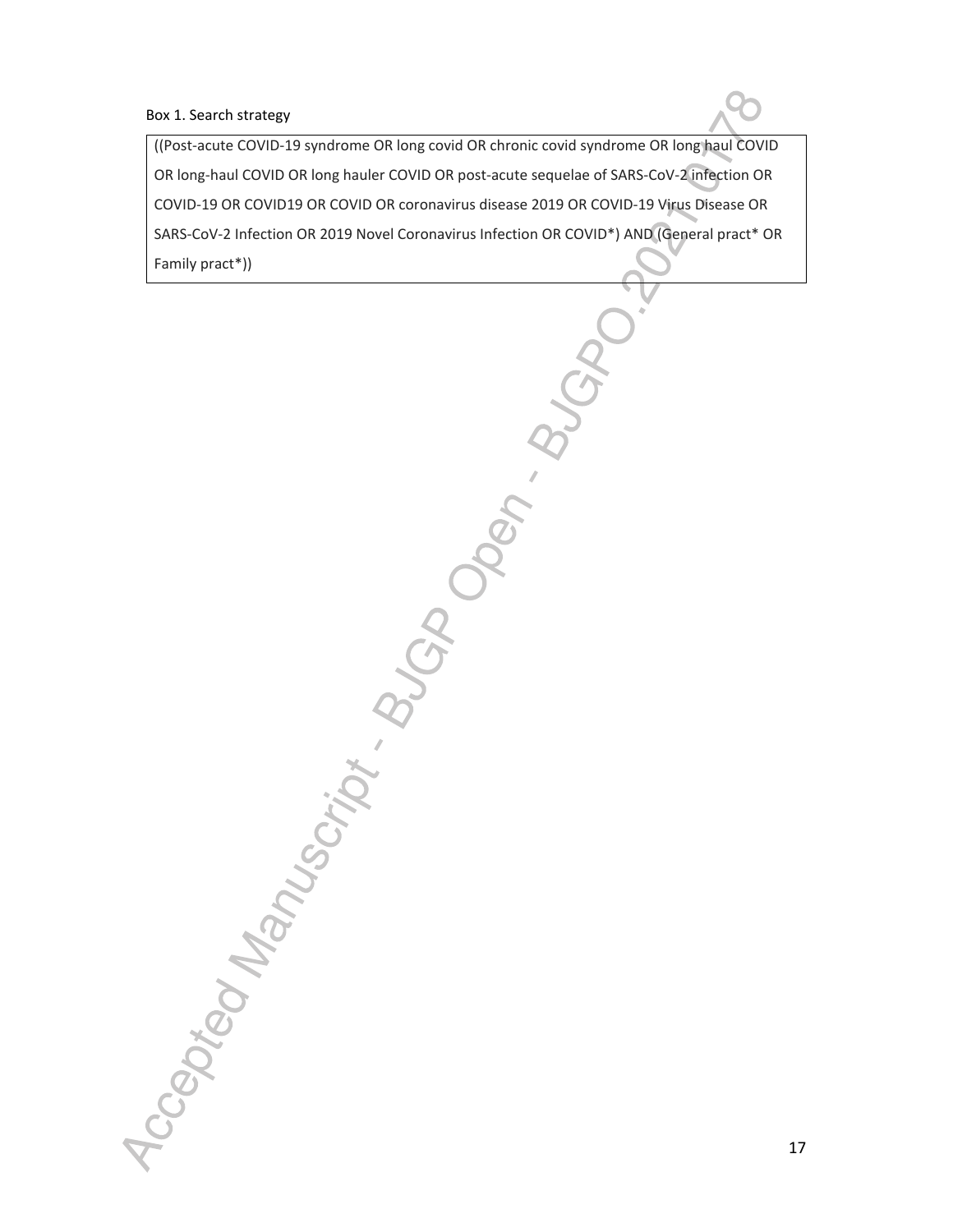